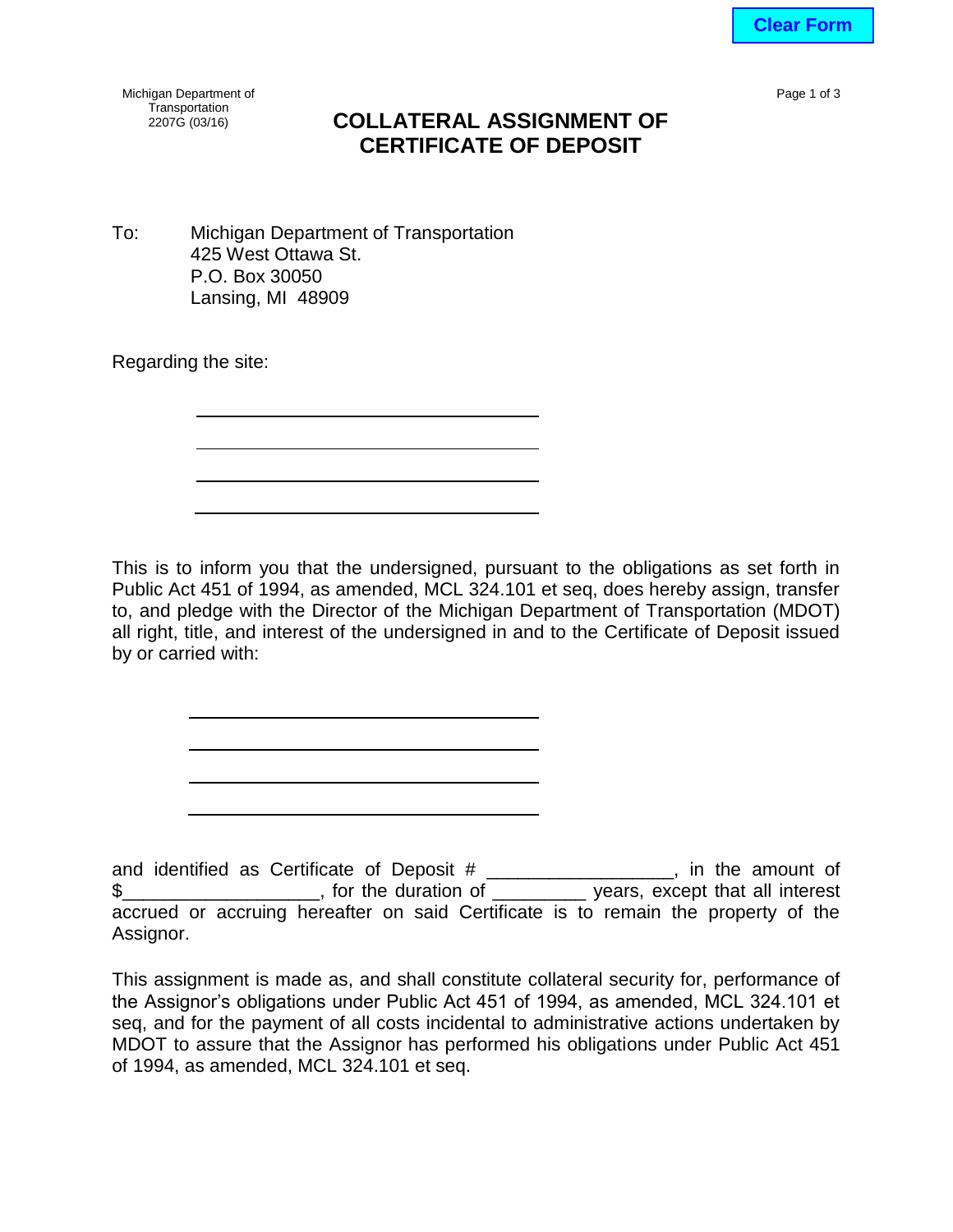The undersigned hereby constitutes and appoints the Director of MDOT as the true and lawful attorney of the undersigned to demand, collect, and receive all amounts, excluding interest, which shall become due under the Certificate of Deposit and to endorse the Certificate of Deposit for payment or negotiation and to endorse any commercial paper given in payment of the certificate of Deposit. The Director of MDOT may in his discretion, permit automatic renewal of the Certificate of Deposit on any maturity date.

The undersigned presents and warrants that the Certificate of Deposit is contemporaneously with the execution hereof being delivered to the Director of MDOT; that the Certificate of deposit is genuine and is in all respects what it purports to be; that the undersigned is the owner thereof free and clear of all liens and encumbrances of any nature whatsoever; and that the undersigned has full power, right and authority to execute and deliver this assignment.

Date:

Signature(s):

(If Corporation Title)

(If Corporation Title)

SPECIFIED NOTARY PUBLIC Notary Public \_\_\_\_\_\_\_\_\_\_\_\_\_\_ County, \_\_\_\_\_\_\_ State My Commission expires \_\_\_\_\_\_\_\_\_\_\_\_\_\_\_\_\_

\_\_\_\_\_\_\_\_\_\_\_\_\_\_\_\_\_\_\_\_\_\_\_\_\_\_\_\_\_\_\_\_\_\_\_\_\_\_